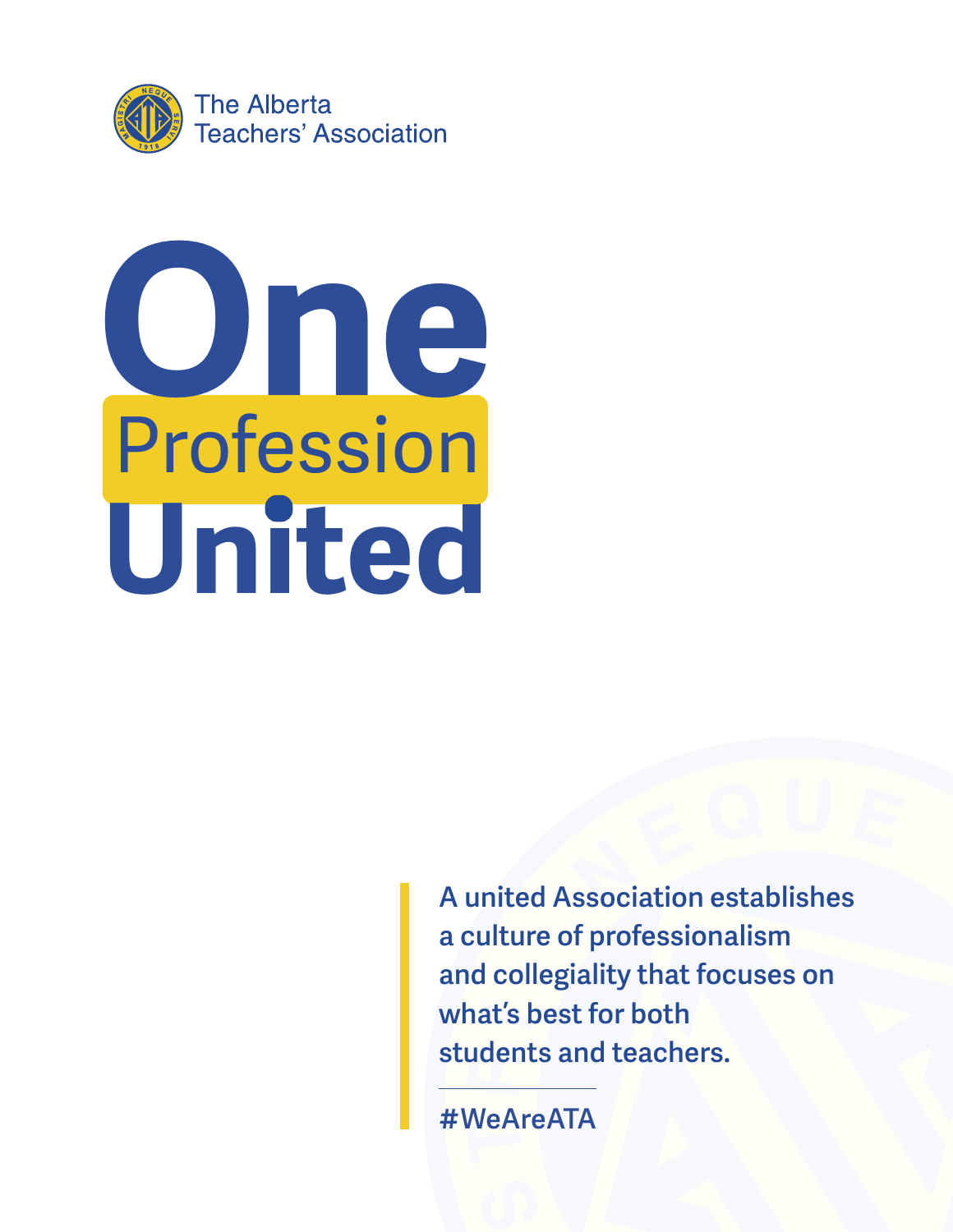



#### The Alberta Teachers' Association

On December 9, 2021, Alberta's minister of education announced a plan to remove the Alberta Teachers' Association responsibility for teacher discipline. This decision will *dramatically change* the culture of the teaching profession and public education in Alberta. A united Association establishes a culture of professionalism and collegiality that focuses on what's best for both students and teachers and includes

- $\blacktriangleright$  a teachers' union that views issues through a professional lens, not solely that of teachers' interests and union responsibilities;
- **principals as professional** colleagues and instructional leaders, not managers; and
- **principals and teachers working** together to improve practice through support and guidance, not a system hampered by adversarial conflict between union and management.

## **Why change something that is working well?**

Ultimately, the motive is political. The premier and minister are trying to distract from the minister's own inability to handle the education file and they are attempting to punish the Association for standing up to their bad decisions. They are responsible for funding cuts, a disastrous curriculum and an inadequate response to COVID. This is an attempt to change the channel, pure and simple.

The Association has always stood up and will continue to stand up for what is best for public education in this province. The government is attempting to silence teachers and the Association as strong, effective voices of the teaching profession.

**This attack on the Association is an attempt to weaken the profession.**

# **#WeAreATA**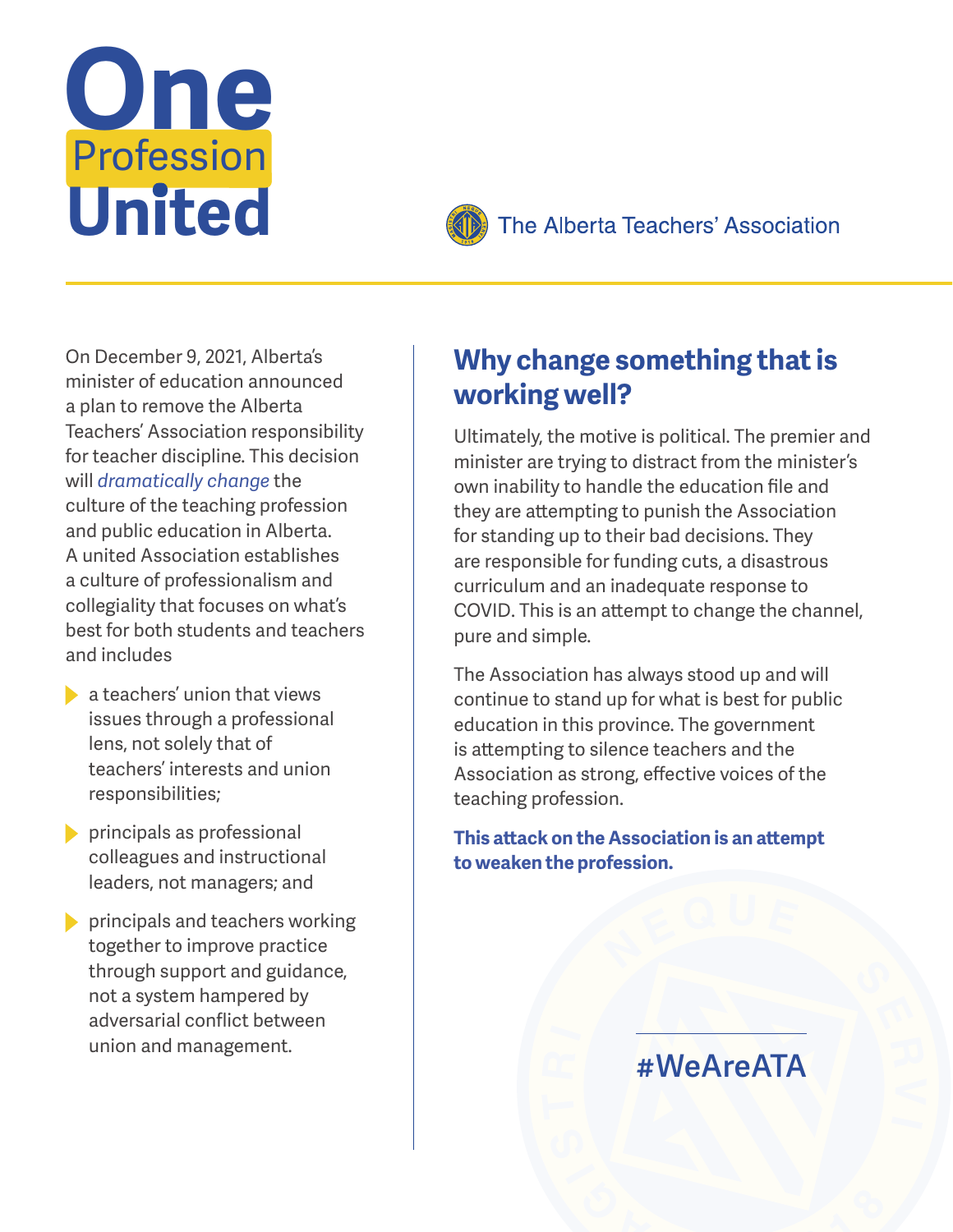# **The Myths vs Facts**

|                      | <b>Myth</b><br>The ATA decides whether a<br>complaint is investigated.                                                                   | <b>Fact</b><br>Anyone can file a request for investigation of unprofessional<br>conduct, and the ATA is obligated to investigate every<br>request it receives.                                                                                                                      |
|----------------------|------------------------------------------------------------------------------------------------------------------------------------------|-------------------------------------------------------------------------------------------------------------------------------------------------------------------------------------------------------------------------------------------------------------------------------------|
|                      | <b>Myth</b><br>The ATA defends and protects<br>bad teachers.                                                                             | <b>Fact</b><br>The ATA does not represent teachers in professional<br>conduct hearings; teachers are responsible for their<br>own defence.                                                                                                                                          |
|                      | <b>Myth</b><br>The ATA has a conflict of interest<br>when it comes to disciplining<br>teachers.                                          | <b>Fact</b><br>The ATA takes the position of the public interest when it<br>comes to teacher discipline; management and performance<br>of ATA professional regulatory functions are strictly<br>separated from other union and representation functions<br>within the organization. |
|                      | <b>Myth</b><br>The ATA's process for teacher<br>discipline is secretive and<br>nontransparent.                                           | <b>Fact</b><br>All hearings are open to the public, and all decisions of the<br>hearing committee are available to anyone on request.                                                                                                                                               |
|                      | <b>Myth</b><br>The ATA has the power to revoke a<br>teacher's certificate.                                                               | <b>Fact</b><br>Only the minister of education can revoke a teacher's<br>teaching certificate.                                                                                                                                                                                       |
| $\ddot{\phantom{a}}$ | <b>Myth</b><br>A teacher given a penalty<br>of suspension by the ATA<br>automatically returns to teaching<br>when the suspension lapses. | <b>Fact</b><br>A suspended teacher loses their job and a permanent mark<br>is placed on their record. Only 1 teacher in 100 years has<br>successfully returned to teaching after suspension-and<br>they were suspended for an unpaid fine.                                          |
|                      | <b>Myth</b><br>Every other province has<br>separated teacher discipline from<br>the teachers' union or association.                      | <b>Fact</b><br>Four provinces and two territories have teacher discipline<br>conducted by the profession. In British Columbia, the splitting<br>of their professional association has resulted in a dramatically<br>different, more confrontational culture in schools.             |